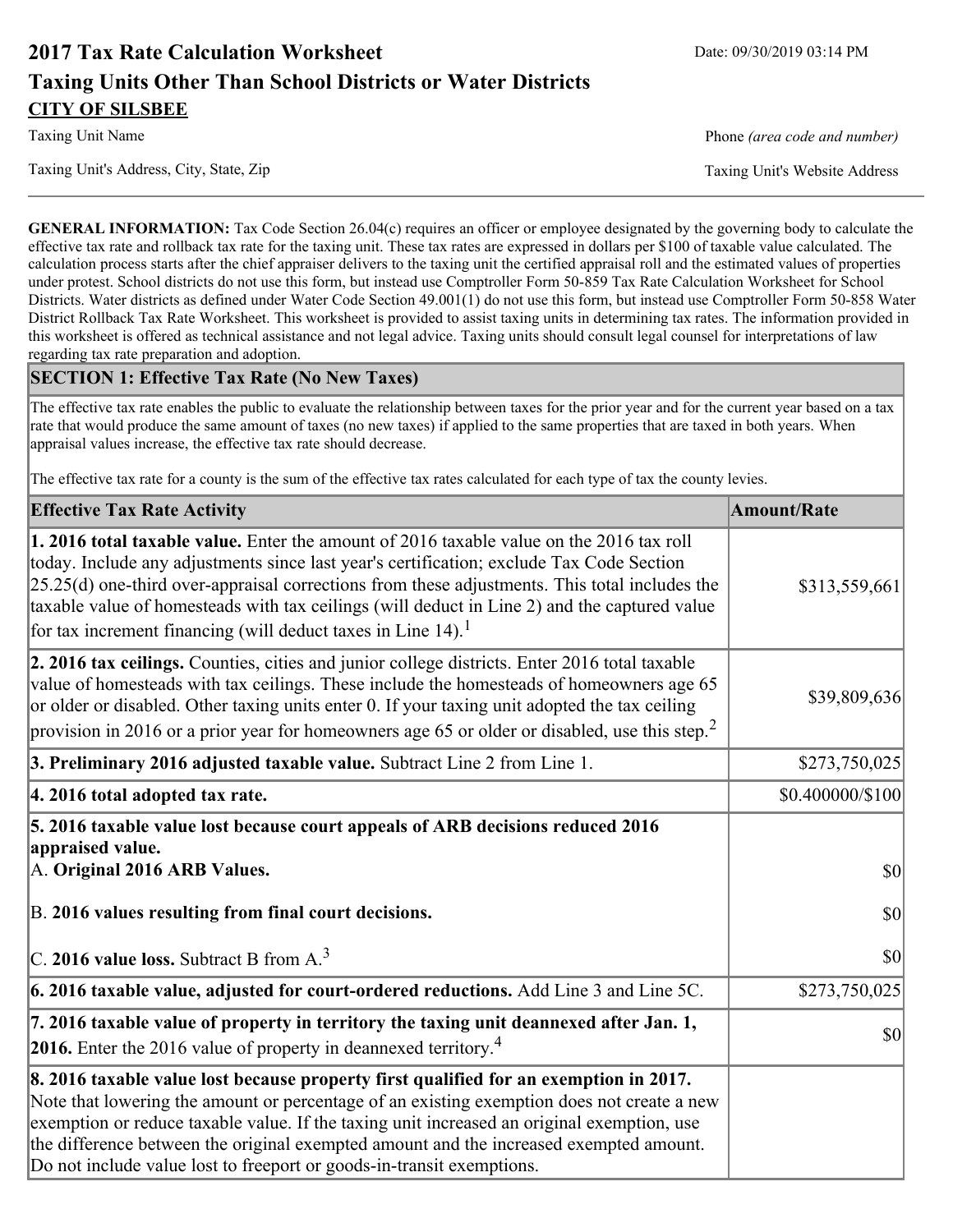| A. Absolute exemptions. Use 2016 market value:                                                                                                                                                                                                                                                                                                                                                                         | \$157,370     |
|------------------------------------------------------------------------------------------------------------------------------------------------------------------------------------------------------------------------------------------------------------------------------------------------------------------------------------------------------------------------------------------------------------------------|---------------|
| B. Partial exemptions. 2017 exemption amount or 2017 percentage exemption times 2016<br>value:                                                                                                                                                                                                                                                                                                                         | \$1,653,910   |
| C. Value loss. Add A and $B^5$ .                                                                                                                                                                                                                                                                                                                                                                                       | \$1,811,280   |
| 9. 2016 taxable value lost because property first qualified for agricultural appraisal (1-<br>d or 1-d-1), timber appraisal, recreational/scenic appraisal or public access airport<br>special appraisal in 2017. Use only properties that qualified in 2017 for the first time; do<br>not use properties that qualified in 2016.                                                                                      |               |
| A. 2016 market value:                                                                                                                                                                                                                                                                                                                                                                                                  | 30            |
| B. 2017 productivity or special appraised value:                                                                                                                                                                                                                                                                                                                                                                       | \$0           |
| C. Value loss. Subtract B from $A6$                                                                                                                                                                                                                                                                                                                                                                                    | \$0           |
| 10. Total adjustments for lost value. Add lines 7, 8C and 9C.                                                                                                                                                                                                                                                                                                                                                          | \$1,811,280   |
| 11. 2016 adjusted taxable value. Subtract Line 10 from Line 6.                                                                                                                                                                                                                                                                                                                                                         | \$271,938,745 |
| 12. Adjusted 2016 taxes. Multiply Line 4 by Line 11 and divide by \$100.                                                                                                                                                                                                                                                                                                                                               | \$1,087,754   |
| 13. Taxes refunded for years preceding tax year 2016. Enter the amount of taxes refunded<br>by the taxing unit for tax years preceding tax year 2016. Types of refunds include court<br>decisions, Tax Code Section 25.25(b) and (c) corrections and Tax Code Section 31.11<br>payment errors. Do not include refunds for tax year 2016. This line applies only to tax years<br>preceding tax year $2016$ <sup>7</sup> | \$5,575       |
| 14. Taxes in tax increment financing (TIF) for tax year 2016. Enter the amount of taxes<br>paid into the tax increment fund for a reinvestment zone as agreed by the taxing unit. If the<br>taxing unit has no 2017 captured appraised value in Line 16D, enter $0.8$                                                                                                                                                  | \$0           |
| 15. Adjusted 2016 taxes with refunds and TIF adjustment. Add Lines 12 and 13, subtract<br>Line $149$                                                                                                                                                                                                                                                                                                                   | \$1,093,329   |
| 16. Total 2017 taxable value on the 2017 certified appraisal roll today. This value<br>includes only certified values and includes the total taxable value of homesteads with tax<br>ceilings (will deduct in Line 18). These homesteads include homeowners age 65 or older or<br>disabled. <sup>10</sup>                                                                                                              |               |
| A. Certified values:                                                                                                                                                                                                                                                                                                                                                                                                   | \$320,918,353 |
| B. Counties: Include railroad rolling stock values certified by the Comptroller's office:                                                                                                                                                                                                                                                                                                                              | \$0           |
| $ C$ . Pollution control and energy storage system exemption : Deduct the value of property<br>exempted for the current tax year for the first time as pollution control or energy storage<br>system property:                                                                                                                                                                                                         | \$0           |
| <b>D. Tax increment financing:</b> Deduct the 2017 captured appraised value of property taxable<br>by a taxing unit in a tax increment financing zone for which the 2017 taxes will be deposited<br>into the tax increment fund. Do not include any new property value that will be included in                                                                                                                        | \$0           |
| Line 21 below. <sup>11</sup>                                                                                                                                                                                                                                                                                                                                                                                           | \$320,918,353 |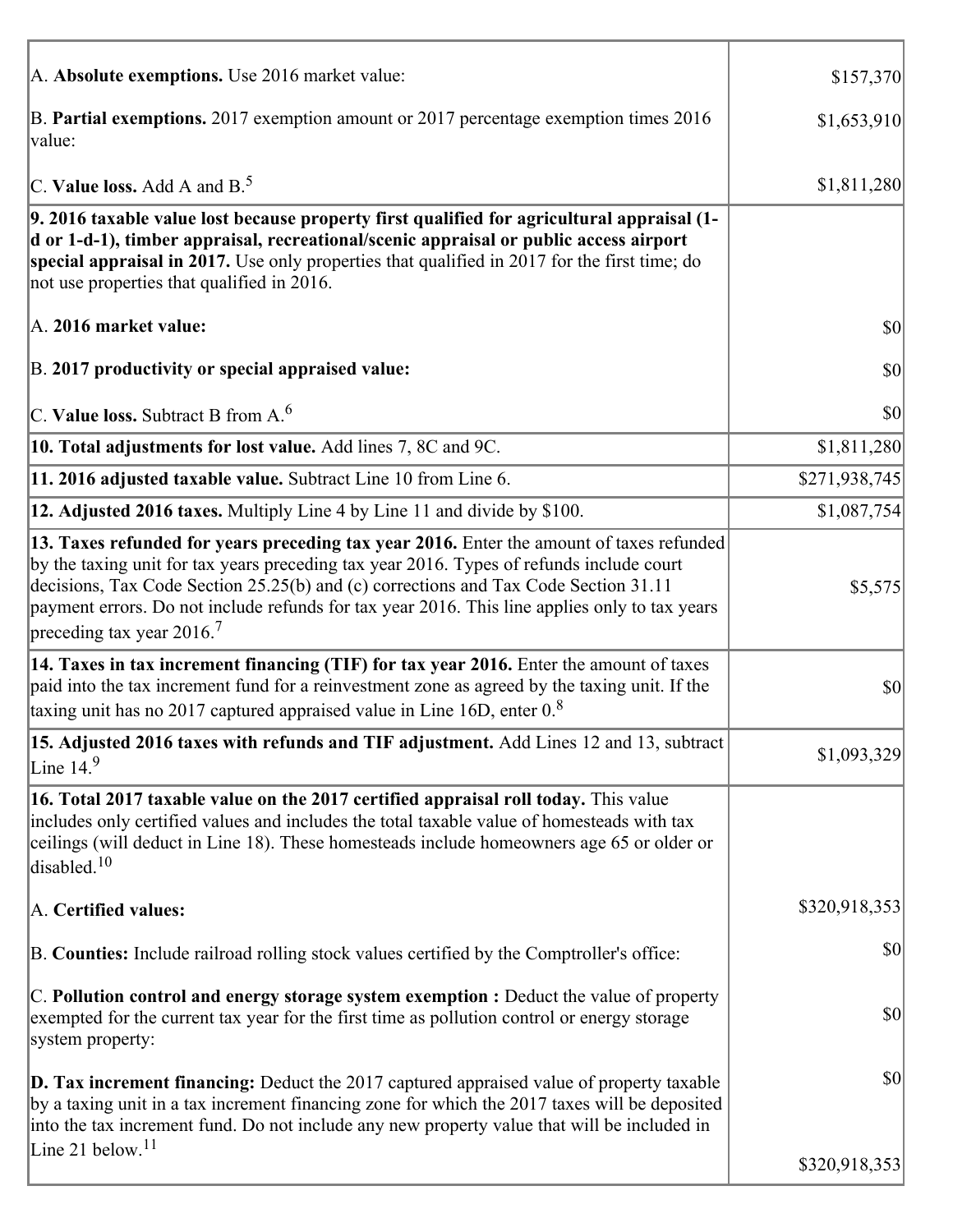| E. Total 2017 value. Add A and B, then subtract C and D.                                                                                                                                                                                                                                                                                                                                                                                                                                                                                                                                                                                                                                                                 |                  |
|--------------------------------------------------------------------------------------------------------------------------------------------------------------------------------------------------------------------------------------------------------------------------------------------------------------------------------------------------------------------------------------------------------------------------------------------------------------------------------------------------------------------------------------------------------------------------------------------------------------------------------------------------------------------------------------------------------------------------|------------------|
| $ 17$ . Total value of properties under protest or not included on certified appraisal roll. <sup>12</sup>                                                                                                                                                                                                                                                                                                                                                                                                                                                                                                                                                                                                               |                  |
| A. 2017 taxable value of properties under protest. The chief appraiser certifies a list of<br>properties still under ARB protest. The list shows the appraisal district's value and the<br>taxpayer's claimed value, if any, or an estimate of the value if the taxpayer wins. For each of<br>the properties under protest, use the lowest of these values. Enter the total value. <sup>13</sup>                                                                                                                                                                                                                                                                                                                         | \$817,230        |
| B. 2017 value of properties not under protest or included on certified appraisal roll.<br>The chief appraiser gives taxing units a list of those taxable properties that the chief<br>appraiser knows about, but are not included in the appraisal roll certification. These<br>properties also are not on the list of properties that are still under protest. On this list of<br>properties, the chief appraiser includes the market value, appraised value and exemptions for<br>the preceding year and a reasonable estimate of the market value, appraised value and<br>exemptions for the current year. Use the lower market, appraised or taxable value (as<br>appropriate). Enter the total value. <sup>14</sup> | $ 10\rangle$     |
| C. Total value under protest or not certified: Add A and B.                                                                                                                                                                                                                                                                                                                                                                                                                                                                                                                                                                                                                                                              | \$817,230        |
| 18. 2017 tax ceilings. Counties, cities and junior colleges enter 2017 total taxable value of<br>homesteads with tax ceilings. These include the homesteads of homeowners age 65 or older<br>or disabled. Other taxing units enter 0. If your taxing units adopted the tax ceiling provision<br>$\vert$ in 2016 or a prior year for homeowners age 65 or older or disabled, use this step. <sup>15</sup>                                                                                                                                                                                                                                                                                                                 | \$39,249,097     |
| 19. 2017 total taxable value. Add Lines 16E and 17C. Subtract Line 18.                                                                                                                                                                                                                                                                                                                                                                                                                                                                                                                                                                                                                                                   | \$282,486,486    |
| 20. Total 2017 taxable value of properties in territory annexed after Jan. 1, 2016.<br>Include both real and personal property. Enter the 2017 value of property in territory<br>$\text{lanned}$ . <sup>16</sup>                                                                                                                                                                                                                                                                                                                                                                                                                                                                                                         | $ 10\rangle$     |
| 21. Total 2017 taxable value of new improvements and new personal property located<br>in new improvements. New means the item was not on the appraisal roll in 2016. An<br>improvement is a building, structure, fixture or fence erected on or affixed to land. New<br>additions to existing improvements may be included if the appraised value can be<br>determined. New personal property in a new improvement must have been brought into the<br>taxing unit after Jan. 1, 2016, and be located in a new improvement. New improvements <b>do</b><br>include property on which a tax abatement agreement has expired for $2017$ . <sup>17</sup>                                                                      | \$2,663,566      |
| 22. Total adjustments to the 2017 taxable value. Add Lines 20 and 21.                                                                                                                                                                                                                                                                                                                                                                                                                                                                                                                                                                                                                                                    | \$2,663,566      |
| 23. 2017 adjusted taxable value. Subtract Line 22 from Line 19.                                                                                                                                                                                                                                                                                                                                                                                                                                                                                                                                                                                                                                                          | \$279,822,920    |
| 24. 2017 effective tax rate. Divide Line 15 by Line 23 and multiply by $$100$ . <sup>18</sup>                                                                                                                                                                                                                                                                                                                                                                                                                                                                                                                                                                                                                            | \$0.390721/\$100 |
| <b>25. COUNTIES ONLY.</b> Add together the effective tax rates for each type of tax the county<br>levies. The total is the 2017 county effective tax rate. <sup>19</sup>                                                                                                                                                                                                                                                                                                                                                                                                                                                                                                                                                 |                  |

- <sup>2</sup>Tex. Tax Code Section 26.012(14)
- <sup>1</sup>Tex. Tax Code Section 26.012(14) <sup>9</sup>Tex. Tax Code Section 26.012(13) <sup>9</sup>Tex. Tax Code Section 26.012
	-
- <sup>3</sup>Tex. Tax Code Section 26.012(13) <sup>11</sup>Tex. Tax Code Section 26.03(c) <sup>4</sup>Tex. Tax Code Section 26.01(c) and <sup>12</sup>Tex. Tax Code Section 26.01(c) and <sup>12</sup>Tex. Tax Code Section 26.01(c) and <sup>12</sup>Tex. Tax Code Section 26.01(c)
	- <sup>12</sup>Tex. Tax Code Section 26.01(c) and (d)
	-
- <sup>5</sup>Tex. Tax Code Section 26.012(15) <sup>13</sup>Tex. Tax Code Section 26.01(c) <sup>6</sup>Tex. Tax Code Section 26.01(d) <sup>6</sup>Tex. Tax Code Section 26.012(15) <sup>14</sup>Tex. Tax Code Section 26.01(d)<sup>7</sup>Tex. Tax Code Section 26.012(6)
- $7$ Tex. Tax Code Section 26.012(13)
- ${}^{8}$ Tex. Tax Code Section 26.03(c)  ${}^{16}$ Tex. Tax Code Section 26.012(17)
- -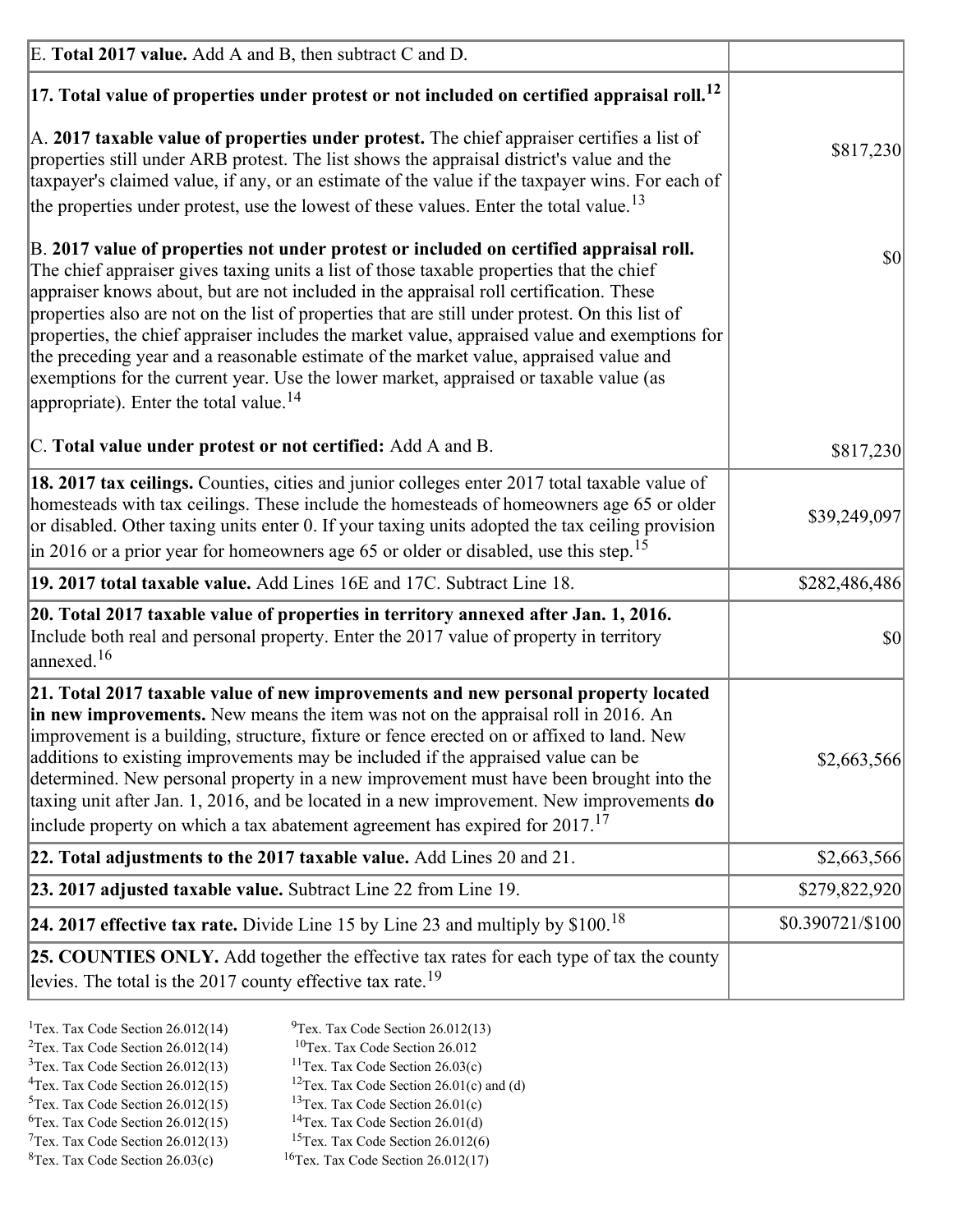## **SECTION 2: Rollback Tax Rate**

The rollback tax rate is split into two separate rates:

- 1. **Maintenance and Operations (M&O):** The M&O portion is the tax rate that is needed to raise the same amount of taxes that the taxing unit levied in the prior year plus eight percent. This rate accounts for such things as salaries, utilities and day-to-day operations.
- 2. **Debt:** The debt tax rate includes the debt service necessary to pay the taxing unit's debt payments in the coming year. This rate accounts for principal and interest on bonds and other debt secured by property tax revenue.

The rollback tax rate for a county is the sum of the rollback tax rates calculated for each type of tax the county levies. In most cases the rollback tax rate exceeds the effective tax rate, but occasionally decreases in a taxing unit's debt service will cause the effective tax rate to be higher than the rollback tax rate.

| <b>Rollback Tax Rate Activity</b>                                                                                                                                                                                                                                                                                                                                                                                                                                                                                                                                                                                                                                       | <b>Amount/Rate</b>     |
|-------------------------------------------------------------------------------------------------------------------------------------------------------------------------------------------------------------------------------------------------------------------------------------------------------------------------------------------------------------------------------------------------------------------------------------------------------------------------------------------------------------------------------------------------------------------------------------------------------------------------------------------------------------------------|------------------------|
| 26. 2016 maintenance and operations (M&O) tax rate.                                                                                                                                                                                                                                                                                                                                                                                                                                                                                                                                                                                                                     | $$0.400000 \times 100$ |
| $ 27.2016$ adjusted taxable value. Enter the amount from Line 11.                                                                                                                                                                                                                                                                                                                                                                                                                                                                                                                                                                                                       | \$271,938,745          |
| 28. 2016 M&O taxes.                                                                                                                                                                                                                                                                                                                                                                                                                                                                                                                                                                                                                                                     |                        |
|                                                                                                                                                                                                                                                                                                                                                                                                                                                                                                                                                                                                                                                                         |                        |
| A. Multiply Line 26 by Line 27 and divide by \$100.                                                                                                                                                                                                                                                                                                                                                                                                                                                                                                                                                                                                                     | \$1,087,754            |
| B. Cities, counties and hospital districts with additional sales tax: Amount of additional<br>sales tax collected and spent on M&O expenses in 2016. Enter amount from full year's sales<br>tax revenue spent for M&O in 2016 fiscal year, if any. Other taxing units enter 0. Counties<br>exclude any amount that was spent for economic development grants from the amount of<br>sales tax spent.                                                                                                                                                                                                                                                                     | \$722,146              |
| C. Counties: Enter the amount for the state criminal justice mandate. If second or later year,<br>the amount is for increased cost above last year's amount. Other taxing units enter 0.                                                                                                                                                                                                                                                                                                                                                                                                                                                                                | $ 10\rangle$           |
| D. Transferring function: If discontinuing all of a department, function or activity and<br>transferring it to another taxing unit by written contract, enter the amount spent by the taxing<br>unit discontinuing the function in the 12 months preceding the month of this calculation. If<br>the taxing unit did not operate this function for this 12-month period, use the amount spent<br>in the last full fiscal year in which the taxing unit operated the function. The taxing unit<br>discontinuing the function will subtract this amount in H below. The taxing unit receiving<br>the function will add this amount in H below. Other taxing units enter 0. | $ 10\rangle$           |
| E. Taxes refunded for years preceding tax year 2016: Enter the amount of M&O taxes<br>refunded in the preceding year for taxes before that year. Types of refunds include court<br>decisions, Tax Code Section 25.25(b) and (c) corrections and Tax Code Section 31.11<br>payment errors. Do not include refunds for tax year 2016. This line applies only to tax years<br>preceding tax year 2016.                                                                                                                                                                                                                                                                     | \$5,575                |
| F. Enhanced indigent health care expenditures: Enter the increased amount for the<br>current year's enhanced indigent health care expenditures above the preceding tax year's<br>enhanced indigent health care expenditures, less any state assistance.                                                                                                                                                                                                                                                                                                                                                                                                                 | $ 10\rangle$           |
| G. Taxes in TIF: Enter the amount of taxes paid into the tax increment fund for a<br>reinvestment zone as agreed by the taxing unit. If the taxing unit has no 2017 captured<br>appraised value in Line 16D, enter 0.                                                                                                                                                                                                                                                                                                                                                                                                                                                   | $ 10\rangle$           |
| <b>H. Adjusted M&amp;O Taxes.</b> Add A, B, C, E and F. For taxing unit with D, subtract if<br>discontinuing function and add if receiving function. Subtract G.                                                                                                                                                                                                                                                                                                                                                                                                                                                                                                        | \$1,815,475            |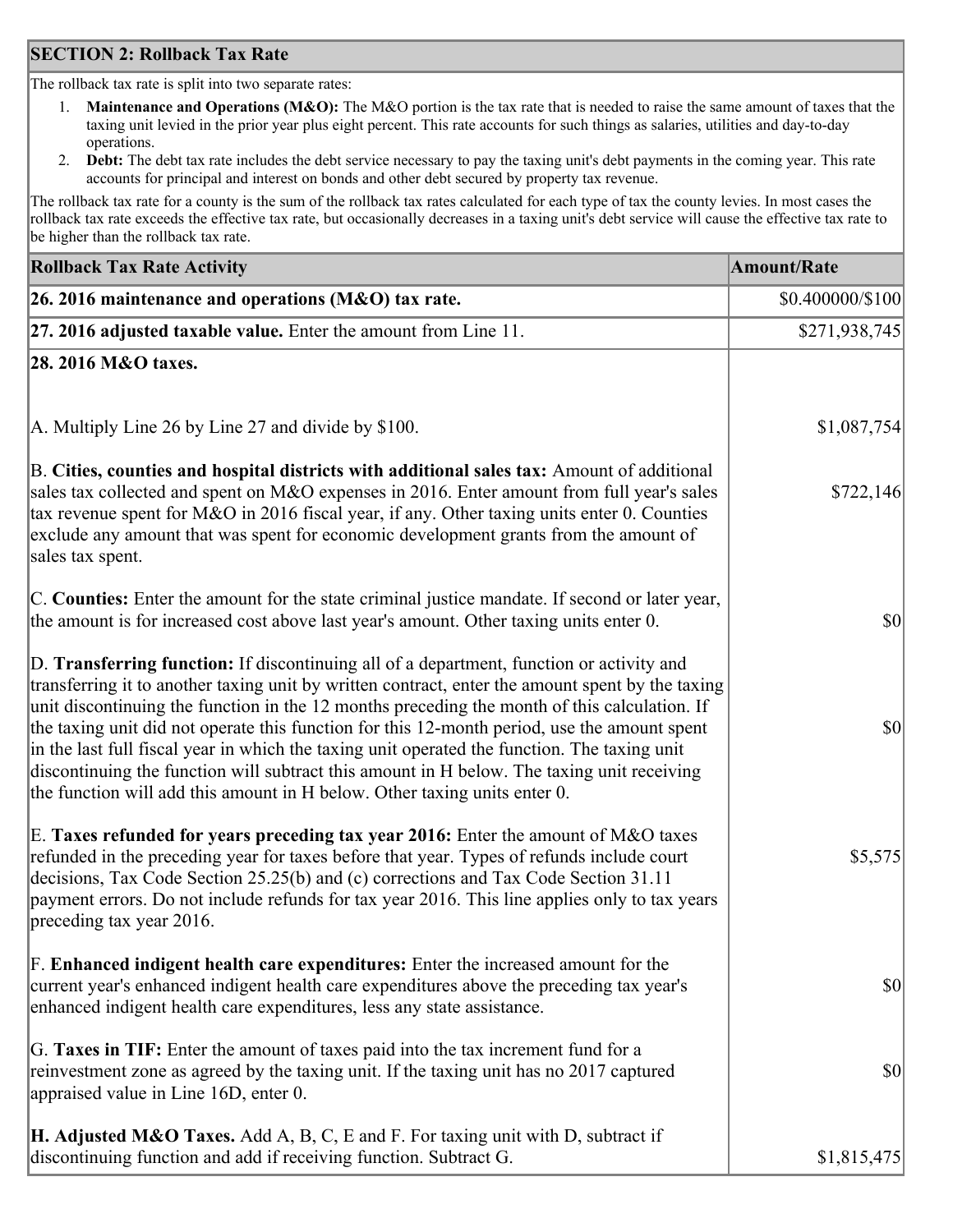| 29. 2017 adjusted taxable value. Enter Line 23 from the Effective Tax Rate Worksheet.                                                                                                                                                                                                                                                                                                          | \$279,822,920                |
|------------------------------------------------------------------------------------------------------------------------------------------------------------------------------------------------------------------------------------------------------------------------------------------------------------------------------------------------------------------------------------------------|------------------------------|
| 30. 2017 effective maintenance and operations rate. Divide Line 28H by Line 29 and<br>multiply by \$100.                                                                                                                                                                                                                                                                                       | \$0.648794/\$100             |
| $31.2017$ rollback maintenance and operation rate. Multiply Line 30 by 1.08.                                                                                                                                                                                                                                                                                                                   | \$0.700697/\$100             |
| 32. Total 2017 debt to be paid with property taxes and additional sales tax revenue.<br>Debt means the interest and principal that will be paid on debts that:<br>$(1)$ are paid by property taxes,<br>$(2)$ are secured by property taxes,<br>$(3)$ are scheduled for payment over a period longer than one year and<br>$(4)$ are not classified in the taxing unit's budget as M&O expenses. |                              |
| A. Debt also includes contractual payments to other taxing units that have incurred debts on<br>behalf of this taxing unit, if those debts meet the four conditions above. Include only<br>amounts that will be paid from property tax revenue. Do not include appraisal district budget<br>payments. Enter debt amount.                                                                       | $ 10\rangle$                 |
| B. Subtract unencumbered fund amount used to reduce total debt.                                                                                                                                                                                                                                                                                                                                | \$0                          |
| C. Subtract amount paid from other resources.                                                                                                                                                                                                                                                                                                                                                  |                              |
| D. Adjusted debt. Subtract B and C from A.                                                                                                                                                                                                                                                                                                                                                     | $ 10\rangle$<br>$ 10\rangle$ |
| 33. Certified 2016 excess debt collections. Enter the amount certified by the collector.                                                                                                                                                                                                                                                                                                       | $ 10\rangle$                 |
| 34. Adjusted 2017 debt. Subtract Line 33 from Line 32D.                                                                                                                                                                                                                                                                                                                                        | 30                           |
| 35. Certified 2017 anticipated collection rate. Enter the rate certified by the collector. If<br>the rate is 100 percent or greater, enter 100 percent.                                                                                                                                                                                                                                        | 100.00%                      |
| 36. 2017 debt adjusted for collections. Divide Line 34 by Line 35                                                                                                                                                                                                                                                                                                                              | $ 10\rangle$                 |
| $37.2017$ total taxable value. Enter the amount on Line 19.                                                                                                                                                                                                                                                                                                                                    | \$282,486,486                |
| <b>38. 2017 debt tax rate.</b> Divide Line 36 by Line 37 and multiply by \$100.                                                                                                                                                                                                                                                                                                                | \$0/\$100                    |
| 39. 2017 rollback tax rate. Add Lines 31 and 38.                                                                                                                                                                                                                                                                                                                                               | \$0.700697/\$100             |
| 40. COUNTIES ONLY. Add together the rollback tax rates for each type of tax the county<br>levies. The total is the 2017 county rollback tax rate.                                                                                                                                                                                                                                              |                              |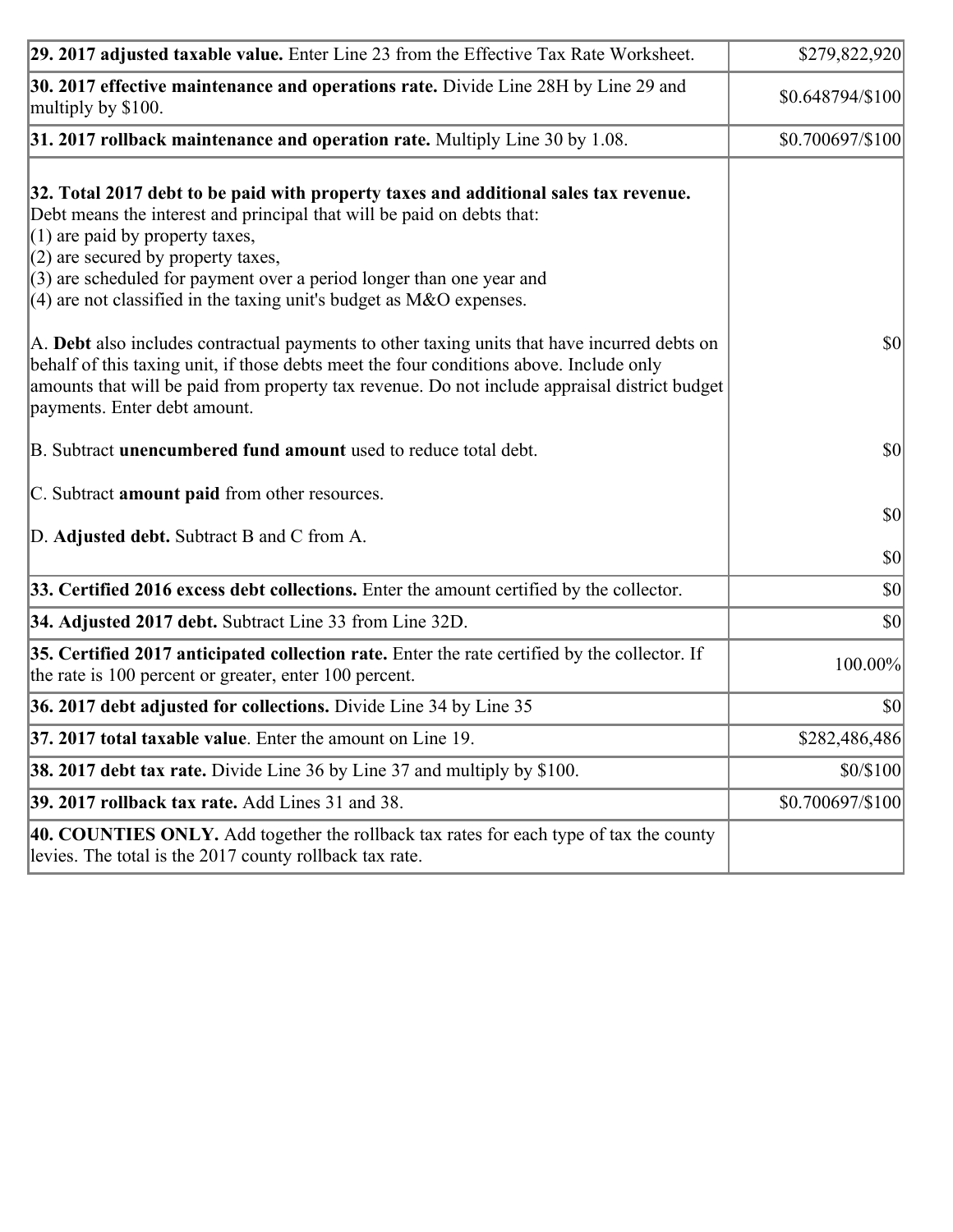## **SECTION 3: Additional Sales Tax to Reduce Property Taxes**

Cities, counties and hospital districts may levy a sales tax specifically to reduce property taxes. Local voters by election must approve imposing or abolishing the additional sales tax. If approved, the taxing unit must reduce its effective and rollback tax rates to offset the expected sales tax revenue.

This section should only be completed by a county, city or hospital district that is required to adjust its effective tax rate and/or rollback tax rate because it adopted the additional sales tax.

| <b>Activity</b>                                                                                                                                                                                                                                                                                                                                                                                                 | <b>Amount/Rate</b> |
|-----------------------------------------------------------------------------------------------------------------------------------------------------------------------------------------------------------------------------------------------------------------------------------------------------------------------------------------------------------------------------------------------------------------|--------------------|
| 41. Taxable Sales. For taxing units that adopted the sales tax in November 2016 or May<br>[2017, enter the Comptroller's estimate of taxable sales for the previous four quarters. <sup>20</sup><br>Taxing units that adopted the sales tax before November 2016, skip this line.                                                                                                                               | $\vert$ so $\vert$ |
| 42. Estimated sales tax revenue. Counties exclude any amount that is or will be spent for<br>economic development grants from the amount of estimated sales tax revenue. <sup>21</sup><br>Taxing units that adopted the sales tax in November 2016 or in May 2017.<br>Multiply the amount on Line 41 by the sales tax rate (.01, .005 or .0025, as applicable) and<br>multiply the result by .95. <sup>22</sup> | \$722,146          |
| $ -$ or $-$                                                                                                                                                                                                                                                                                                                                                                                                     |                    |
| Taxing units that adopted the sales tax before November 2016.<br>Enter the sales tax revenue for the previous four quarters. Do not multiply by .95.                                                                                                                                                                                                                                                            |                    |
| 43. 2017 total taxable value. Enter the amount from Line 37 of the Rollback Tax Rate<br>Worksheet.                                                                                                                                                                                                                                                                                                              | \$282,486,486      |
| 44. Sales tax adjustment rate. Divide Line 42 by Line 43 and multiply by $$100$ .                                                                                                                                                                                                                                                                                                                               | \$0.255640/\$100   |
| 45. 2017 effective tax rate, unadjusted for sales tax. <sup>23</sup> Enter the rate from Line 24 or 25,<br>as applicable, on the Effective Tax Rate Worksheet.                                                                                                                                                                                                                                                  | \$0.390721/\$100   |
| 46. 2017 effective tax rate, adjusted for sales tax.<br>Taxing units that adopted the sales tax in November 2016 or in May 2017.<br>Subtract Line 44 from Line 45. Skip to Line 47 if you adopted the additional sales tax before<br>November 2016.                                                                                                                                                             | \$0.390721/\$100   |
| 47. 2017 rollback tax rate, unadjusted for sales tax. <sup>24</sup> Enter the rate from Line 39 or 40,<br>as applicable, of the Rollback Tax Rate Worksheet.                                                                                                                                                                                                                                                    | \$0.700697/\$100   |
| $ 48.2017$ rollback tax rate, adjusted for sales tax. Subtract Line 44 from Line 47.                                                                                                                                                                                                                                                                                                                            | \$0.445057/\$100   |

<sup>17</sup>Tex. Tax Code Section 26.012(17)

<sup>18</sup>Tex. Tax Code Section 26.04(c)

<sup>19</sup>Tex. Tax Code Section 26.04(d)

<sup>20</sup>Tex. Tax Code Section 26.041(d)

- $21$ Tex. Tax Code Section 26.041(i)
- <sup>22</sup>Tex. Tax Code Section 26.041(d)
- <sup>23</sup>Tex. Tax Code Section  $26.04(c)$

<sup>24</sup>Tex. Tax Code Section  $26.04(c)$